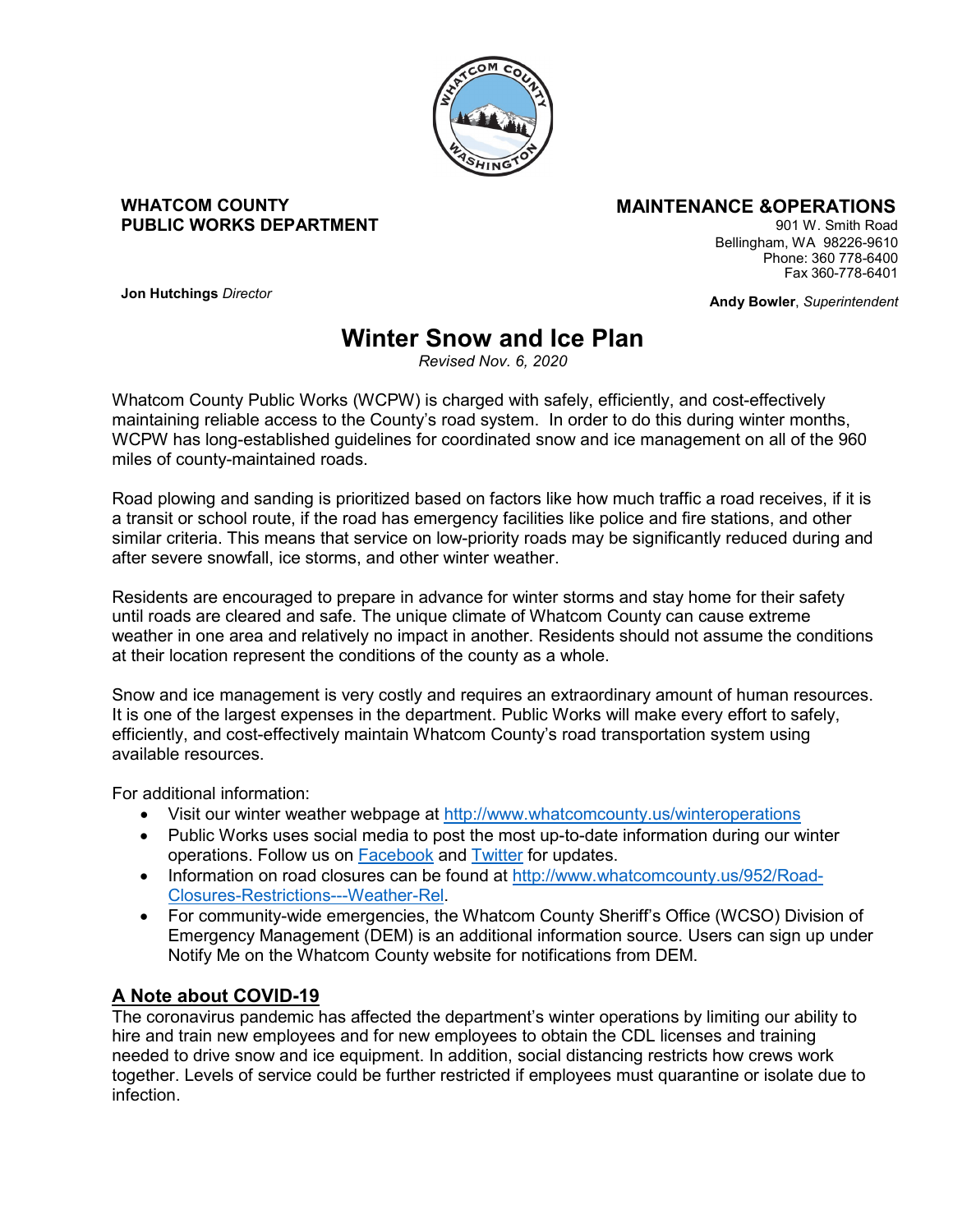

## **How Priority Levels are Determined**

A Priority Level (PL) classification is assigned to each public road in the county. The road classification is determined by a combination of:

- Traffic volumes
- Residential and public use including business, school bus, life/safety, and transit routes.

The PL is reviewed annually as the road's criteria could change, which could raise or lower the level of service to the road.

- The intent of the PL classification is to provide a level of service Whatcom County residents can expect throughout the winter based on the type of road.
- A map of county roads and their priority levels can be found on our snow and winter weather webpage, [http://www.whatcomcounty.us/winteroperations.](http://www.whatcomcounty.us/winteroperations)

## **Priority Level Descriptions**

**Priority Level 1 (PL1):** Highest Priority. These are major [arterial](https://en.wikipedia.org/wiki/Arterial_road) and [collector](https://en.wikipedia.org/wiki/Collector_road) roads that Public Works considers high volume. These roads may include bus routes.

• Travelers should be prepared to drive in conditions of snow, compact snow, and ice.

**Priority Level 2 (PL2):** Normally, secondary paved roads that serve a functional need for public access, like fire, safety, public transit, or school, but that have less traffic overall than Priority 1 roads.

- PL 2 roads will be plowed after PL1 roads have been plowed and can be maintained.
- Travelers should be prepared to drive in conditions of snow, compact snow, and ice.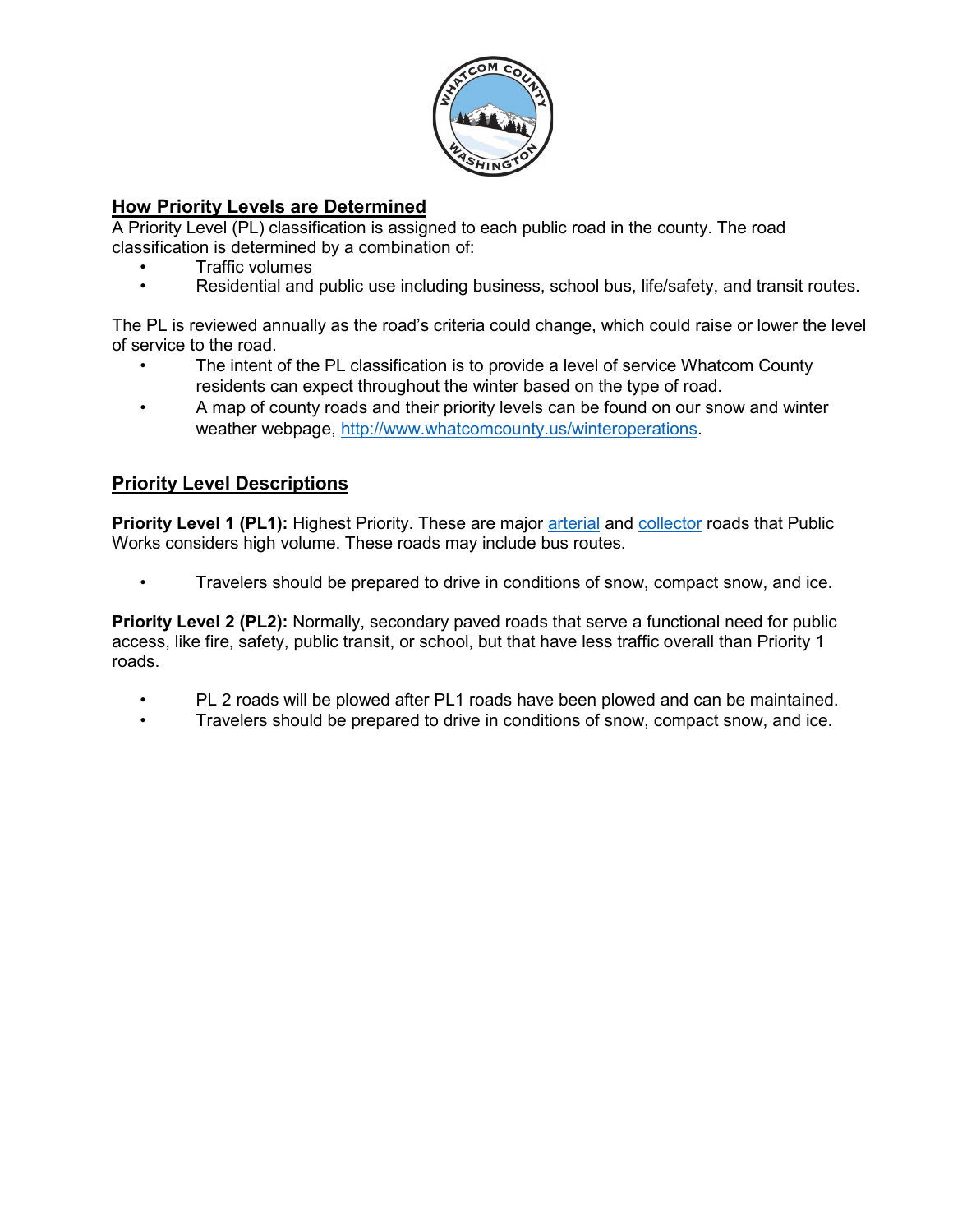

**Priority Level 3 (PL3)**: Low traffic volume roads that may include milk routes or roads leading to higher density housing areas. \*\*

- PL 3 Roads are plowed only after PL 1 and 2 roads have been completed and can be maintained.
- Accumulations of snow can be expected to exceed twelve inches.
- These roads will not be plowed on a routine schedule.
- Residents should plan for up to seven days without snow removal or management service during extreme conditions.
- Travelers should be prepared to drive in conditions that include twelve inches of snow, compact snow, and ice.

*\*\* If a Priority Level 3 road is used by a school district or Whatcom Transit Authority as a recognized bus route, it* may *be maintained at the same level as a Priority 2 road on in-person school days.* 

**Priority Level 4 (PL4)**: Lower traffic volume roads, developments, cul-de-sacs, single lane and dead end roads, including remote areas. These roads are not bus or transit routes. Whatcom County must prioritize its limited snow and ice management resources towards its higher priority roads before committing any winter road maintenance personnel or equipment to PL4 roads.

- PL 4 Roads are plowed only after all other higher priority level roads have been completed and can be maintained.
- Accumulations of snow can be expected to exceed twelve inches.
- These roads will not be plowed on a routine schedule.
- Residents should plan for up to seven days without snow removal or management service during extreme conditions.
- Travelers should be prepared to drive in conditions that include twelve inches of snow, compact snow, and ice.

## **Situational Plan and Procedure Changes and Modifications**

Every winter storm is different and presents its own unique challenges. The department works closely with first responders to ensure fire, police, EMS, and utility companies can respond to emergencies when they occur. For example, if the fire department needs access to a specific area, it will be prioritized regardless of the road's original priority level.

Strong northeast winds can cause significant snow drifts on some PL1 roads that demand a larger workforce to maintain. These situations reduce Public Works' snow response elsewhere.

Public Works will not plow a road if employees believe it would be unsafe to do so, regardless of the road's priority level. Safety is always our highest priority.

#### **Sanding Operations**

Sand will be selectively applied to road surfaces during freezing rain and black ice events in the priority level order listed above. Public Works often applies sand at hills or intersections when crew and equipment are available and it is safe to do so.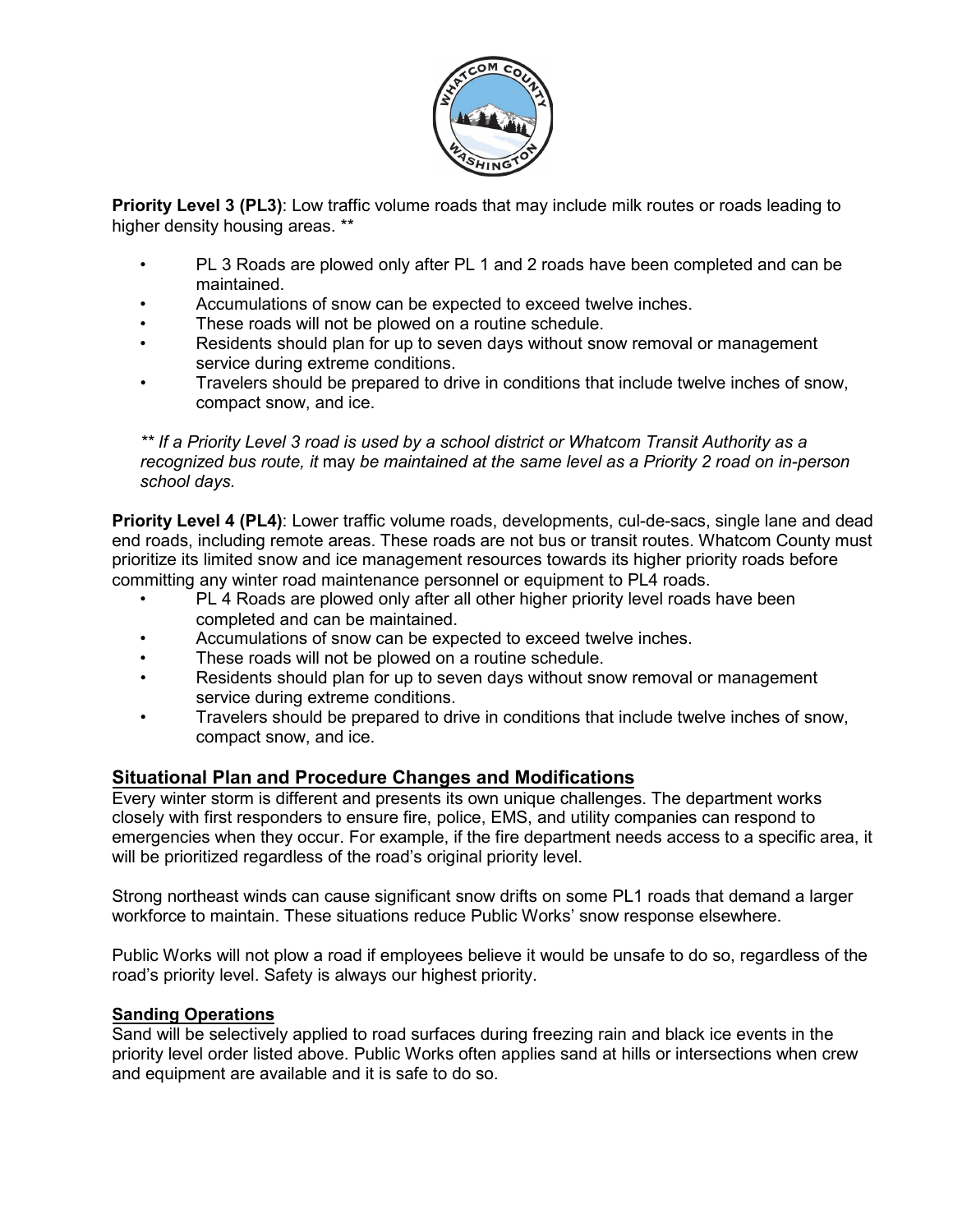

## **Private Roads**

Whatcom County does not provide winter weather services to private roads. Contractors that provide snow plowing and other winter services for private roads are listed on contractor websites like Craigslist and Angie's List.

## **Snow Berms, Mailboxes, and Driveways**

Whatcom County receives numerous phone calls during snow events indicating that snow berms left by the plows have blocked access from private roads and driveways onto county roads or mailboxes. During routine snow plowing, the county simply does not have the resources to remove berms and clear driveways and mailboxes. This is the responsibility of the owner or his or her contractor.

## **Plan Ahead: Know What to Expect and How to Prepare**

## **For your vehicle:**

- Ensure your vehicle is up to date on all routine maintenance to reduce the chance of it breaking down during a winter storm.
- Four-wheel drive, all-wheel drive, or higher clearance vehicles will generally have an easier time on secondary roads.
- Don't abandon your vehicle on county roads unless you must do so for safety reasons. Vehicles parked in the roadway can prevent plows from clearing snow and may be damaged.
- Have tire chains or traction tires readily available.
- Keep [emergency winter supplies in your vehicle.](https://www.wsdot.com/winter/emergency-kit.htm)

## **For your home/driveway:**

- Have food, water and medical supplies in your home to last up to one week. [Read the winter](https://www.weather.gov/media/safety/Winter_Storms2008.pdf) [storm preparedness guide from weather.gov.](https://www.weather.gov/media/safety/Winter_Storms2008.pdf)
- Check weather reports frequently since forecasts can change.
- Plan ahead for even longer periods of inclement weather than is forecasted, especially for major storms.
- When clearing your driveway and snow berm, please pile the snow to the left side as you face your house, especially as you get closer to the road. This will prevent the county's plow blade from pushing the material you just shoveled, back into your driveway again.
- Do not put snow on the road. This creates obstructions and hazards to other motorists.
- Park your vehicles in your driveway and off of the road. This helps snowplow operators complete their routes quickly and efficiently. Vehicles parked in the roadway can prevent plows from clearing snow.

If you have questions, comments, or concerns about this snow plan, contact us at 360-778-6400 or email publicworks@whatcomcounty.us.